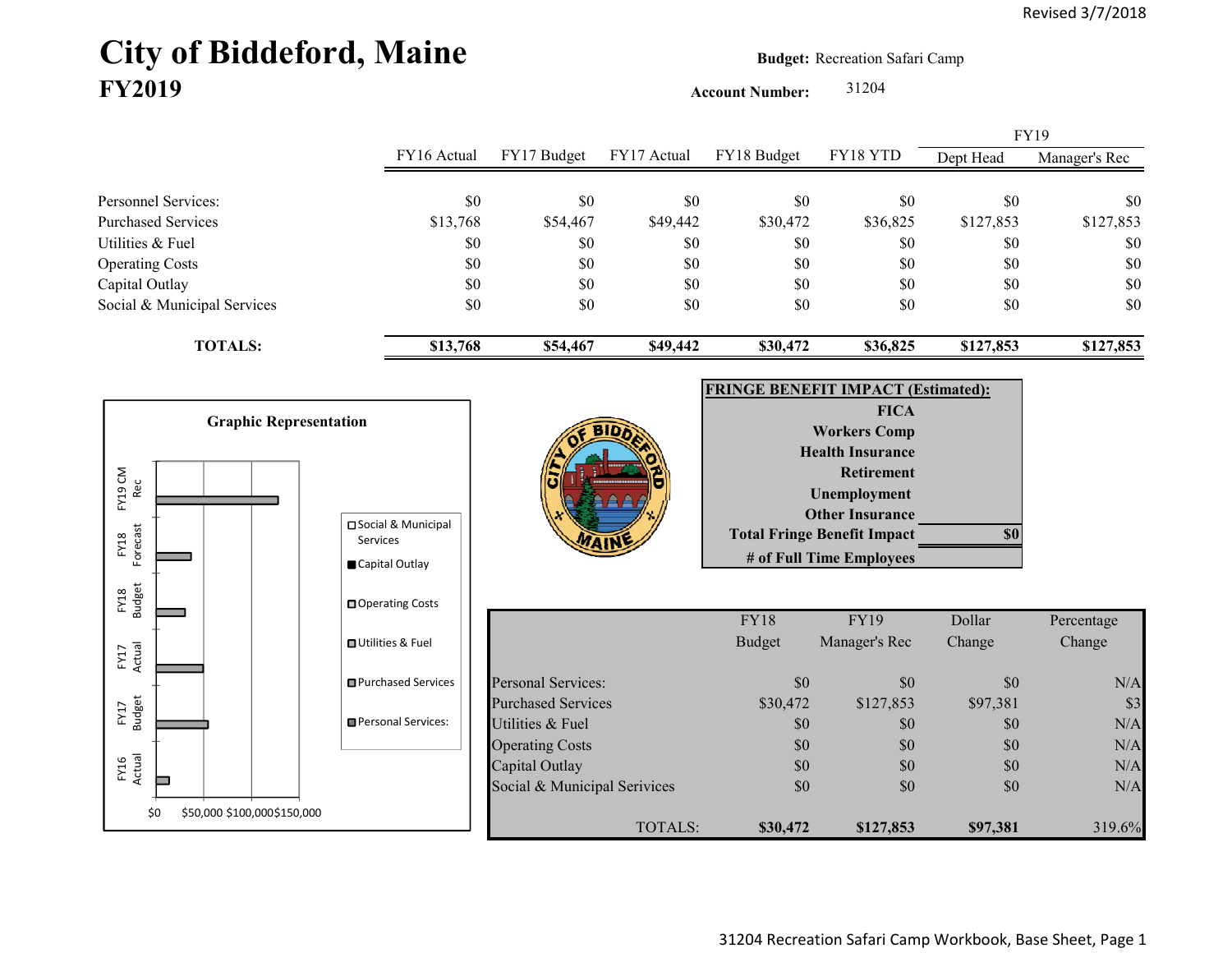## Purchased Services

| Account |                                   | FY16     | <b>FY17</b> | FY17     | <b>FY18</b> | <b>FY18</b>  | <b>FY19</b> |           |
|---------|-----------------------------------|----------|-------------|----------|-------------|--------------|-------------|-----------|
| Number  | Description                       | Actual   | Budget      | Actual   | Budget      | YTD 02/28/18 | Dept Head   | Mgr's Rec |
|         | 60365 Recreation Programs Expense | \$13,768 | \$54,467    | \$49,442 | \$30,472    | \$36,825     | \$127,853   | \$127,853 |
| Totals  |                                   | \$13,768 | \$54,467    | \$49,442 | \$30,472    | \$36,825     | \$127,853   | \$127,853 |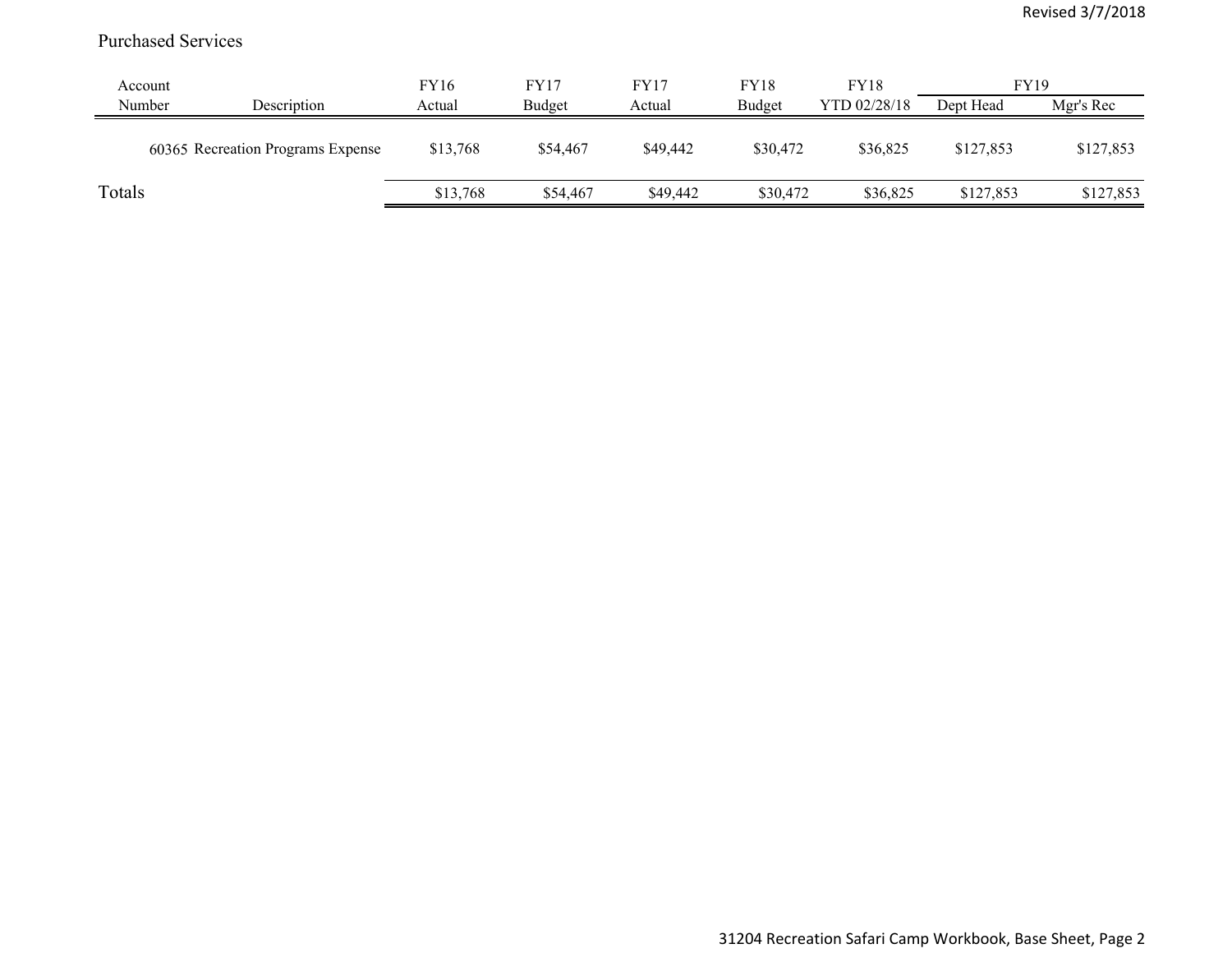

## **Fiscal Year 2019 Budget Request**

March 7, 2018 **Department:** Recreation Safari Camp

Account Title: Recreation Programs Expense

Department Number: 31204 31204 Account Number: 60365

| FY2016      | FY 2017       | FY 2017     | FY 2018       | FY 2018       |
|-------------|---------------|-------------|---------------|---------------|
| Actual      | <b>Budget</b> | Actual      | <b>Budget</b> | Est. Expended |
| \$13,767.55 | \$54,467.00   | \$49,441.85 | \$30,472.00   | \$120,000.00  |

| FY-2019       | Department   | City Mgr       | Council | Increase    |
|---------------|--------------|----------------|---------|-------------|
|               | Reauest      | Recommendation | Action  | (Decrease)  |
| <b>Budget</b> | \$127,853.00 | \$127,853.00   |         | \$97,381.00 |

**Support for Budget Request:** Provide justification for the budget request using as much detail as possible

 to support it. Examples of acceptable support include unit costs, quantity estimates, price quotes, etc. Requests based solely on a percentage increase above the previous budget will not be accepted. Use additional sheets if necessary.

| 10 Counselors | at avg 11.00 hr x 9 wks x 40 hours     | 39,600.00 |
|---------------|----------------------------------------|-----------|
| 4 Counselors  | at avg 10 hr x 7 wks x 40 hours (2018) | 11,200.00 |
| 4 Counselors  | at avg 11 hr x 2 wks x 40 hours (2019) | 3,520.00  |
| 1 Counselor   | at 14 hr x 10 wks x 40 hours           | 5,600.00  |
| 1 Counselor   | at 16 hr x 9 wks x 25 hours            | 3,600.00  |
| 1 Driver      | at 15.50 hr x 8 wks x 24 hours         | 2,976.00  |
| 1 Driver      | at 15.50 hr x 8 wks x 35 hours         | 4,340.00  |
|               | 25% Total for 31204                    | 2,042.00  |
|               |                                        | 5,516.00  |
|               |                                        | 1,500.00  |
|               |                                        | 6,500.00  |
|               |                                        | 3,000.00  |
|               |                                        | 2,000.00  |
|               |                                        | 500.00    |
|               |                                        | 91,894.00 |
|               |                                        |           |
| 1 Counselor   | at $15.50$ hrs x 10 wks x 40 hrs       | 6,200.00  |
| 2 Counselors  | at $11.00$ hr x 9 wks x 40 hrs         | 7,920.00  |
|               |                                        | 959.00    |
|               |                                        | 7,200.00  |
|               |                                        |           |